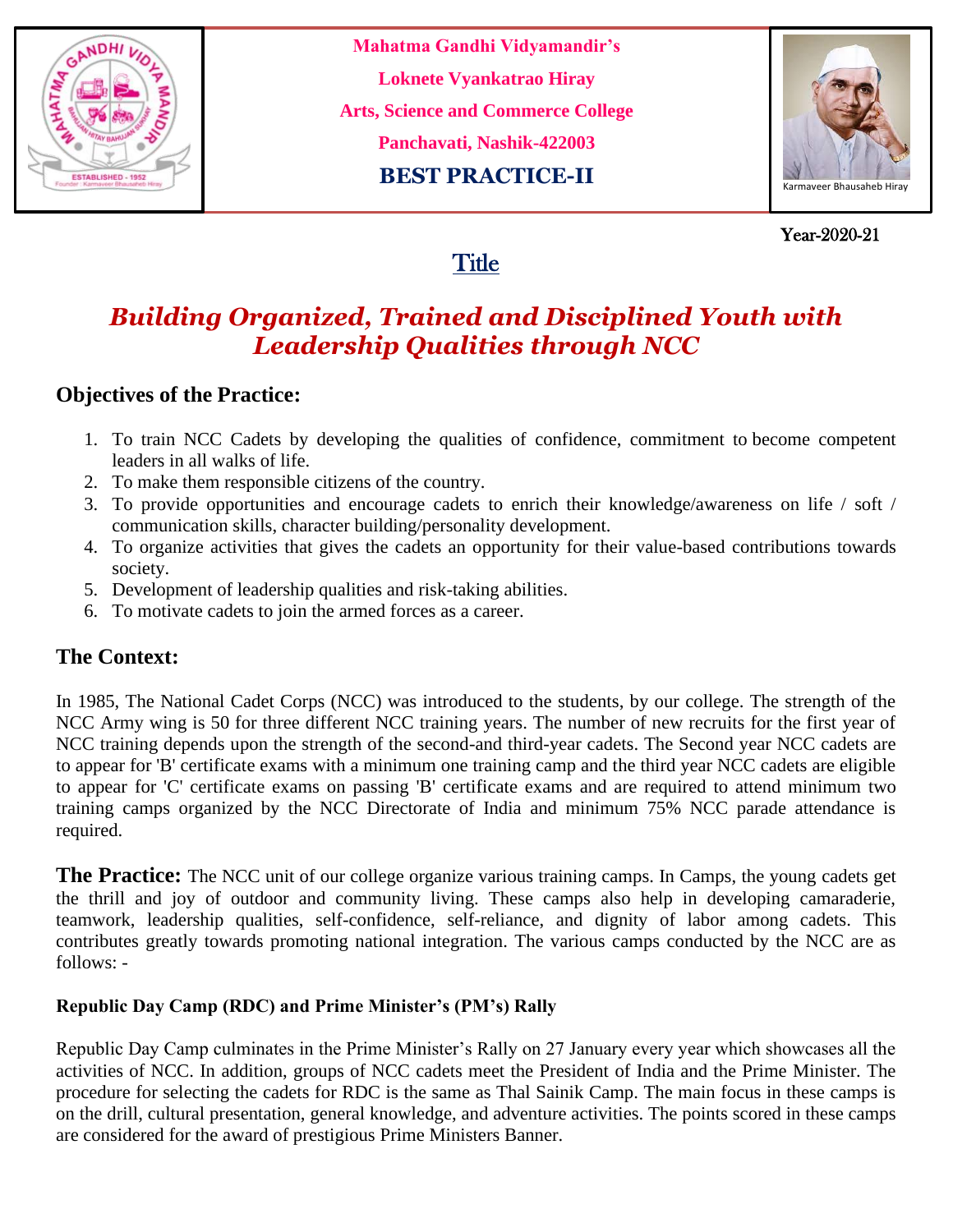#### **National Integration Camps (NIC)**

These camps are conducted on an all-India basis and help bridge the cultural gap among various states of India. 37 such camps are conducted every year. To acquaint the cadets with diversity, selected cadets from every directorate participate in these camps. Cadets get an opportunity to learn the culture and language of different states. we conduct NICs at remote and forward areas to promote national integration.

#### **Army Attachment Camp**

These camps are attached to the regular army. The aim of these camps is to give field training to the cadets and the cadets acquaint them with army exercises. The NCC cadets get training for Defense activities like Map reading, Firing, Regular Drill Practice, Weapon Training, Judging Distance, etc.

#### **Annual Training Camps (ATC)**

This Camp is conducted at the battalion level to impart practical training in weapons, map reading, communications, and firing. The emphasis is given to community living. Through these camps, cadets get an opportunity to develop and expose their hidden qualities. A maximum number of cadets are included in these camps and cadets' potential is identified for the forthcoming Thal Sainik Camp and Republic Day Camp.

#### **Leadership Camps**

These camps are conducted on an all-India basis. There are four Advance Leadership Camps (ALC), one each for SD, JD, SD Naval Wing boys, and SW Girls. Three Basic Leadership Camps are held, one each for SD boys, SW, and JW Girls.

**Rock Climbing Camps:** Rock climbing camps are held each year to expose the cadets to the basics of rock climbing and to inculcate the spirit of adventure.

#### **Thal Sainik Camps (TSC)**

Every year 3 camps at battalion level, 3 camps at directorate (State) level, and the final camp at National level in New Delhi are organized. Competitions in communications, Map Reading, Firing, Cross Country, and Medical (First Aid) are conducted. The process of screening and filtering of cadets is done at each of the 3 camps at the battalion level. The selected cadets participate

in the inter-group competitions. Successful cadets again undergo the procedure of screening and filtering at the national competitions. The points scored by the cadets at final competitions are counted for the award of the prestigious Prime Minister's Banner.

**NCC Certificates and Examination:** The NCC Cadets have to write the examinations to earn the certificates as given below describes from lower value to higher value: -

- 1. **Certificate B:** It can be written by SD / SW cadets of NCC, those studying for +2, +3 (degree). In the second year of training, they can appear for the same.
- 2. **Certificate C:** It is the Most important certificate for NCC cadets. Now it can be written in the 3rd year of training, in the 3rd year of degree course / those having B certificate can write it in the first year after his +2 and in the 1st year of degree by SD / SW cadets only.